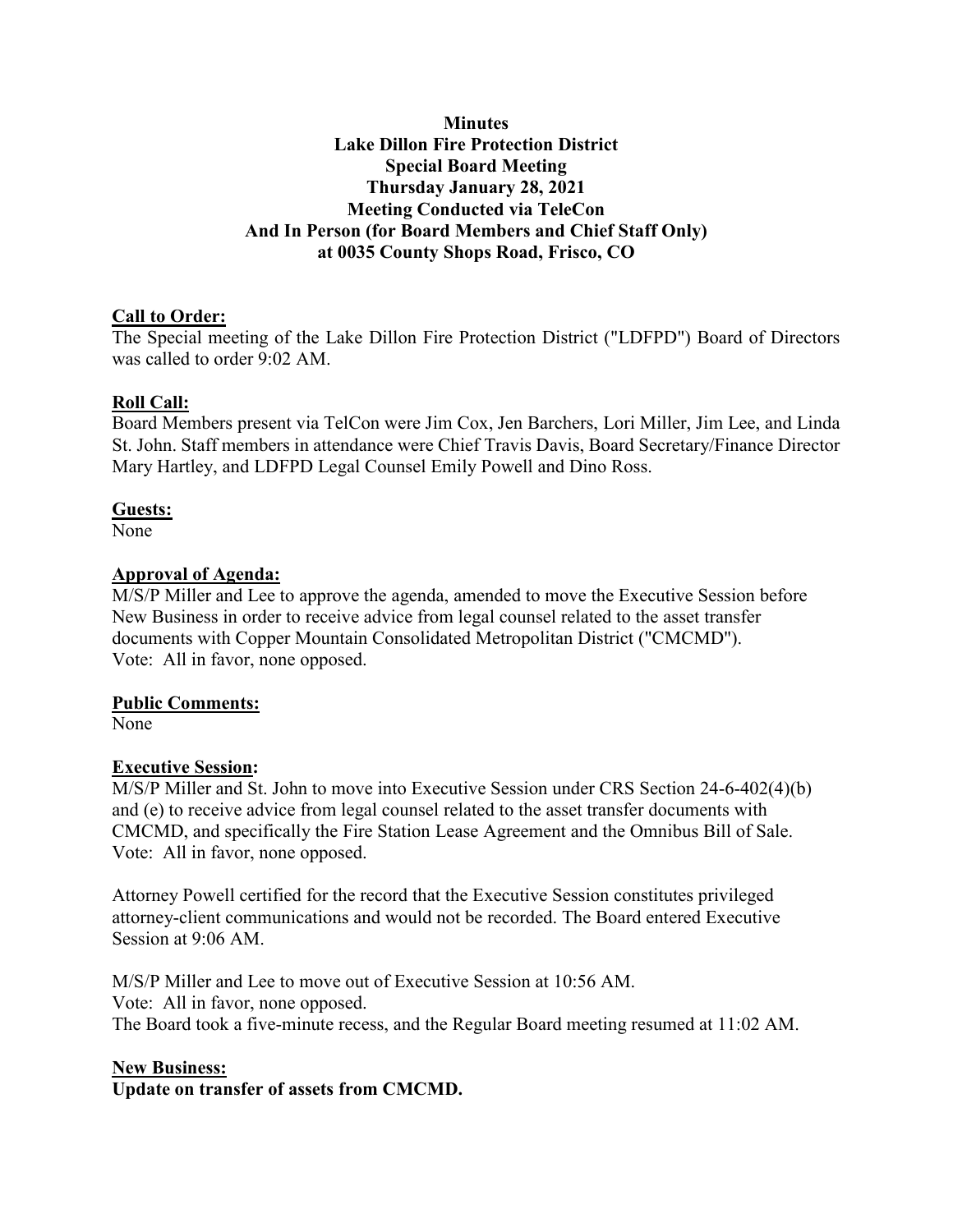Attorney Powell reported to the Board that negotiations are continuing on the remaining transfer documents in connection with the merger of CMCMD and LDFPD . The remaining documents include the Omnibus Bill of Sale which includes all CMCMD personal property which was agreed to be transferred as part of the Pre-Inclusion IGA along with additional items of personal property within the areas of Fire Station 1 that the fire department occupies, including gear, equipment, tools, furniture, appliances, etc. Attorney Powell communicated the belief that this document is complete and ready for signature. The second document is the Fire Station Lease Agreement between LDFPD and CMCMD for LDFPD's operations out of Station 1, which defines the area of leased premises that LDFPD is permitted to occupy and the terms of the lease. The Fire Station Lease Agreement is in a substantially completed form, but there are three areas that are still in negotiation with CMCMD. These three areas include the use of parking spaces, the comparable area definition, and the payment of property insurance. The other outstanding document is the eventual sublease agreement of Engine 1 and Truck 1, which are leased purchased vehicles for CMCMD and out of LDFPD's control until CMCMD provides the draft documents for review.

After discussion and questions,

# **Consider Fire Station Lease Agreement with CMCMD:**

M/S/P Miller and St. John to approve the Fire Station Lease Agreement in substantially the form presented to the Board, and to authorize the Fire Chief and legal counsel to negotiate final revisions relative to parking, comparable space, and property insurance. Vote: All in favor, none opposed.

## **Consider Omnibus Bill of Sale from CMCMD**

M/S/P St. John and Lee to approve the Omnibus Bill of Sale as presented. Vote: All in favor, none opposed.

## **Board Comments**

None

## **Adjournment:**

M/S/P St. John and Lee to adjourn the meeting at 11:11 AM. Vote: All in favor, none opposed.

Approved this day of  $2021$ .

Mary Hartley, Board Secretary

Jim Cox, President